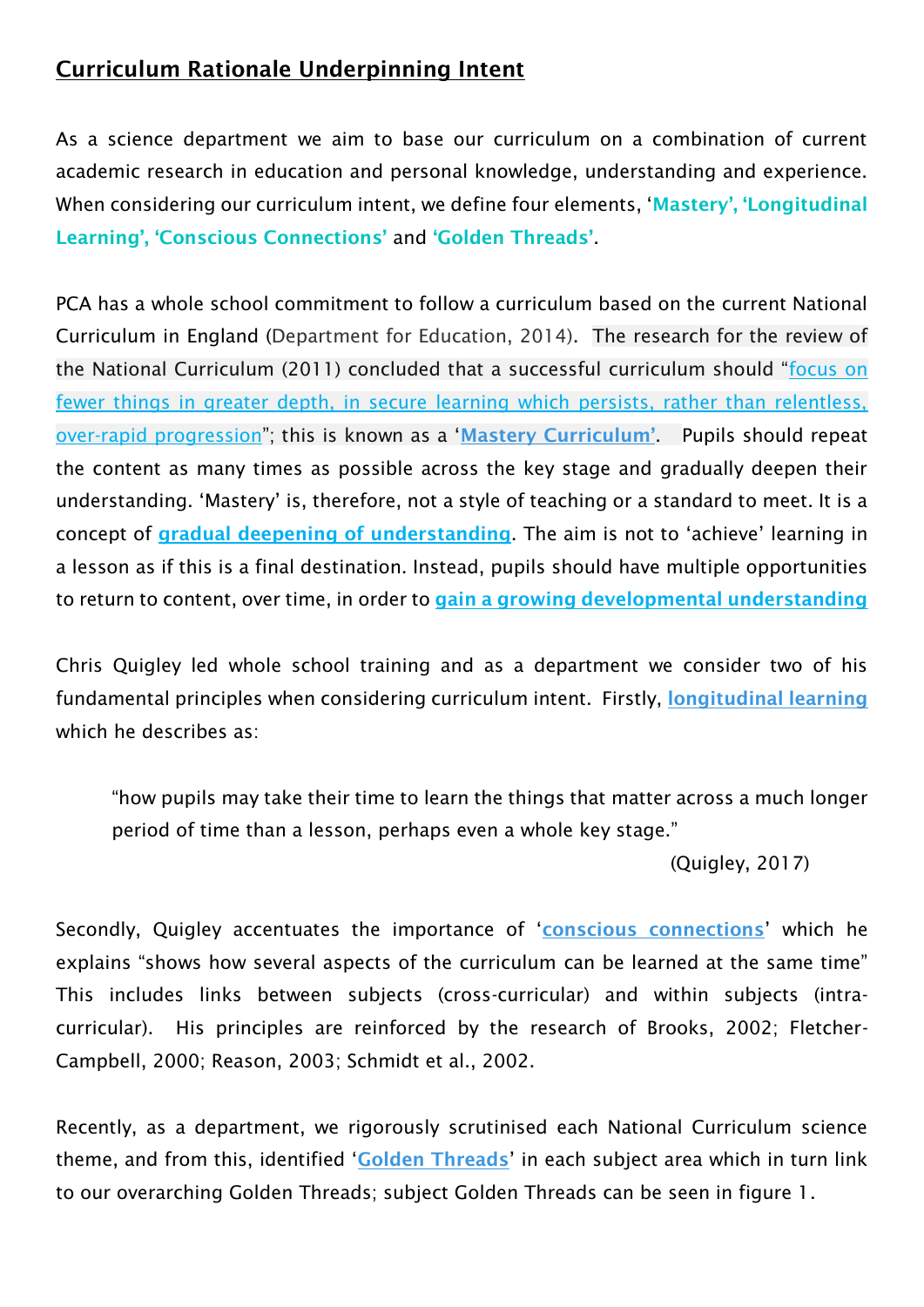## 3 - Curriculum Intent

A combination of the principles outlined in our rationale (above) allowed us to produce the documents for each science topic which clearly shows our intent in each science topic and identifies golden threads, conscious connections, key vocabulary and opportunities for scientific investigations. An example is shown below and larger copies of all science topics can be found in the appendix attached to the back of this policy.



| Key vocabulary:                    | Key vocabulary:                                                                 | Key vocabulary:                   | Key vocabulary:              | <b>Key vocabulary</b>                                   | Key vocabulary:                                                      |
|------------------------------------|---------------------------------------------------------------------------------|-----------------------------------|------------------------------|---------------------------------------------------------|----------------------------------------------------------------------|
|                                    | Everyday materials (wood, plastic, Dull, rough, smooth, stretch, twist, squash, | Change, melt, filter, boil, cool, | Reversible, irreversible,    | Separate, sleving,                                      | Evaporate, condense, gas, particles,                                 |
| paper etc), hard, soft, bendy,     | squeeze,                                                                        | mix, stir, absorbent              | transparent, opaque,         | translucent.                                            | conduct, insulator, solubility/soluble,                              |
| shiny, magnet,                     | <b>Key Skills:</b>                                                              |                                   | magnetic, liquid, solid,     | <b>Key Skills:</b>                                      | elasticity                                                           |
| <b>Key Skills:</b>                 | Explores items to find those which adhere to a Key Skills:                      |                                   | dissolve (not disappear)     | Suggests that a change to a                             | <b>Key Skills:</b>                                                   |
| Explores textures in their         | specific property, e.g. objects that can bend                                   | Employs different processes       | <b>Key Skills:</b>           | familiar material is                                    | Separates mixtures using the                                         |
| immediate environment, e.g.        | Responds appropriately to texture based                                         | on a range of materials, e.g.     | Describes some obvious       | irreversible or reversible                              | appropriate equipment, e.g. filter                                   |
| wallpaper, draining board, etc.    | terminology, e.g. how many items are rough,                                     | bending, cutting, squashing       | changes to materials as      | based on what they have                                 | paper or sieve                                                       |
| Identifies one property of a       | which fabrics are smooth, etc.                                                  | Describes the textures of         | "irreversible", e.g. in      | observed                                                | Recognises that some changes are                                     |
| material being handled, e.g. cold, | Demonstrates an awareness of the purpose of imaterials and makes simple         |                                   | cooking                      | Identifies if a substance                               | permanent, and others are not                                        |
| hard, shiny, etc.                  | a variety of materials                                                          | links to objects made from a      | Separates some materials     | mixed with water can be                                 | Describes the changes they observe                                   |
| Puts objects that stick to a       | Sorts familiar foods into groups to show how                                    | material, e.g. clothes - soft,    | as directed, e.g. using      | separated by filtering or                               | to materials which have been heated                                  |
| magnet in a group                  | they will change on heating with support, e.g.                                  | smooth                            | sieves to separate soil and  | sleving                                                 | or cooled, e.g. as a change in their                                 |
| Feels and simply describes the     | shape/ texture/colour                                                           | Observes and comments on          | stones                       | Observes and describes the                              | state of matter                                                      |
| substance they have mixed          | States which property they will sort materials                                  | changes to properties of          | Includes some simple         | changes different processes                             | Describes what has happened to a                                     |
| Finds materials with a specific    | by before starting activity                                                     | materials, e.g. wax as liquid     | terms to describe            |                                                         | create, e.g. in a raw egg, and range of common materials to          |
| property, e.g. feels different     | Communicates about how or if they can                                           | and when cooled                   | properties and changes to    | cooking it for three and                                | produce a change, e.g. heated or                                     |
| objects in the garden to find a    | change a material back to its original state,                                   | Relates properties of wax and     | materials, e.g. magnetic,    | seven minutes                                           | mbred                                                                |
| collection of rough items          | e.g. when discussing changes they have                                          | water as materials that have      | dissolve                     | Mixes a variety of                                      | Groups materials based on a range of                                 |
| Identifies simple differences      | already experienced, such as chocolate or wax reversible changes.               |                                   | Explores which processes     | substances with water to                                | simple properties after testing, e.g.                                |
|                                    | between materials, e.g. states if a Explains, using simple language, the        | Sorts objects using a magnet      | may be used on different     | find out if they are soluble.                           | transparency magnetic                                                |
| material is dry or wet             | differences between two materials                                               | Understands simple safety         | materials, e.g. if they can  | Identifies simple changes                               | Lists materials which will dissolve                                  |
| Manipulates an object in their     | Identifies what they did to change a material                                   | rules when near heat/flames       | bend, be cut, melt           | they see with substances                                | (after testing)                                                      |
| hand to find out properties        | Strains a variety of mixtures using sieves,                                     | Separates mixtures, e.g. using    | Explores materials to find   | they mix together                                       |                                                                      |
| Communicates about textures        | colanders and filters with support                                              | a filter paper                    | their properties, e.g. which | Demonstrates how some                                   | STEP <sub>7</sub>                                                    |
| they feel on different materials   | Finds objects in their immediate environment                                    | Watches water boil and            | are magnetic, waterproof,    | materials can be changed.                               | Recognises that some changes may                                     |
| Carries out a simple adult led     | that react to a magnet                                                          | observes and describes the        | transparent                  | e.g. by bending and                                     | result in a new material, e.g. in                                    |
| experiment to find out what        | Identifies which equipment they could use to                                    | steam                             | Classifies objects made      | stretching                                              | cooking                                                              |
| happens when different items       | separate mixtures when offered a selection                                      | Gives two (or more)               | from a variety of materials. | Groups materials according                              | Describes ways to recover substances                                 |
| melt, e.g. ice cubes, frozen       |                                                                                 | properties of a material          | e.g. clay, glass, metal      | to more than one given.                                 | from a solution                                                      |
| vegetables, etc.                   |                                                                                 | Suggests what might happen        |                              | properties                                              | Suggests how they can test materials                                 |
| Comments on changes they see       |                                                                                 | If a material is heated, e.g.     |                              | Uses scientific vocabulary to to check their properties |                                                                      |
| between raw and cooked items.      |                                                                                 | chocolate melts                   |                              |                                                         | explain why they have used Describes ways to separate different      |
| e.g. a raw and boiled egg          |                                                                                 |                                   |                              | a specific material or object, materials                |                                                                      |
|                                    |                                                                                 |                                   |                              |                                                         | e.g. a paper dip because it is Compares a variety of materials using |
|                                    |                                                                                 |                                   |                              | magnetic                                                | different properties, e.g. solubility,                               |
|                                    |                                                                                 |                                   |                              |                                                         | conductivity                                                         |
|                                    |                                                                                 |                                   |                              |                                                         | Suggests ways to dissolve a substance                                |
|                                    |                                                                                 |                                   |                              |                                                         |                                                                      |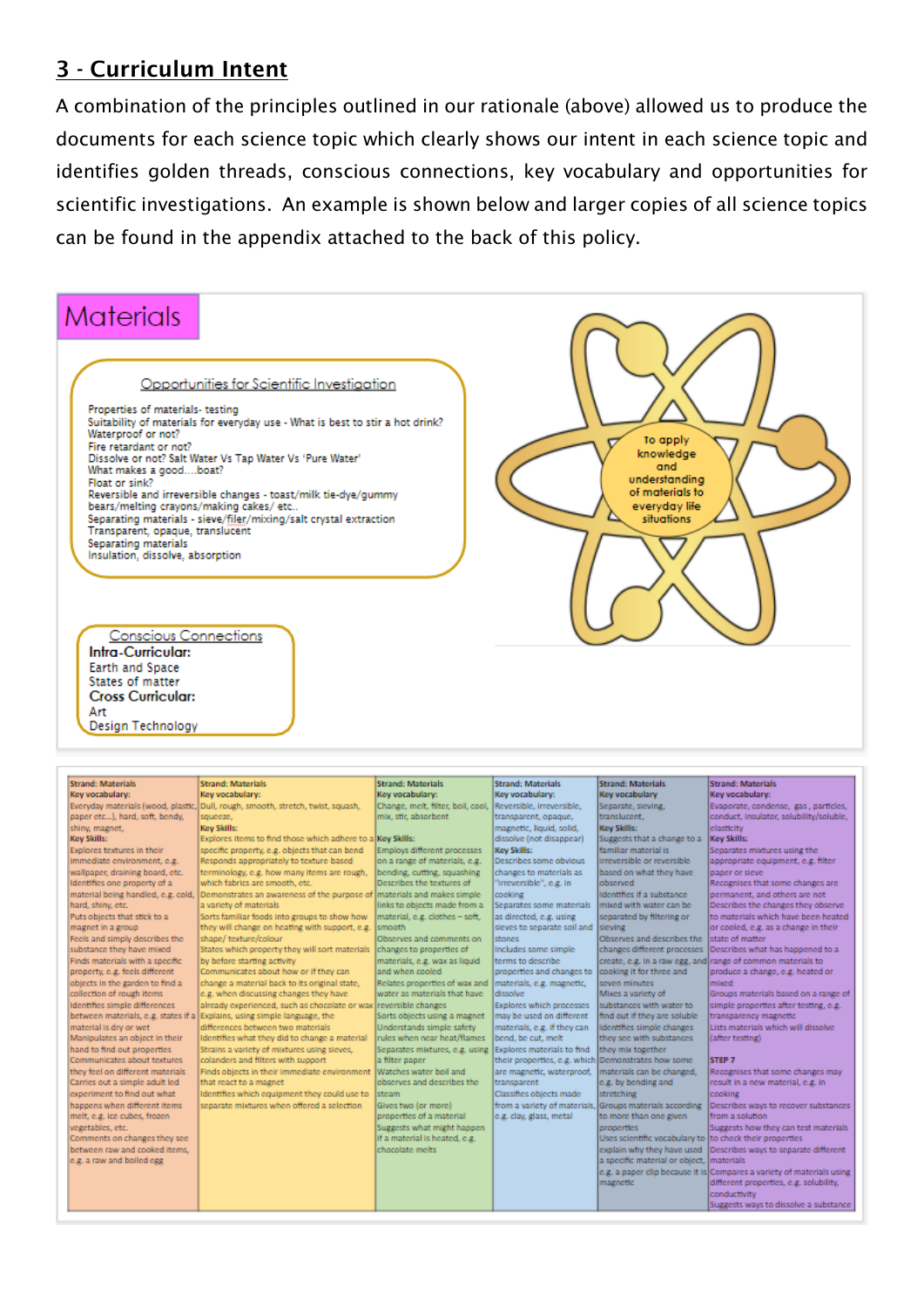This in turn led to our rolling programmes which, again, took the principles outlined in the rationale into consideration. The following tables show our current science programmes.

|                                                                                                                                                                                                            | <i>*Seasonal Changes to Include 'Plants'</i><br>Key Stage 1 Programme Science |                                           |                                     |                  |                                                      |                                       |                  |                                                      |
|------------------------------------------------------------------------------------------------------------------------------------------------------------------------------------------------------------|-------------------------------------------------------------------------------|-------------------------------------------|-------------------------------------|------------------|------------------------------------------------------|---------------------------------------|------------------|------------------------------------------------------|
|                                                                                                                                                                                                            | Autumn                                                                        |                                           | Spring                              |                  | Summer                                               |                                       |                  |                                                      |
|                                                                                                                                                                                                            | Sea<br>son<br>al<br>cha<br>nge<br>$S^*$                                       | Animals inc.<br><b>Humans</b><br>(Humans) | <b>Seas</b><br>onal<br>chan<br>ges* | <b>Materials</b> | <b>Animals</b><br>inc.<br><b>Humans</b><br>(Animals) | <b>Seas</b><br>onal<br>chan<br>$ges*$ | <b>Materials</b> | <b>Animals</b><br>inc.<br><b>Humans</b><br>(Animals) |
| KS1 is a skills based curriculum and is broken down in further detail in the KS1 long<br>term curriculum plans based on the EYFS skills and early introduction to KS1 skills in<br>working scientifically. |                                                                               |                                           |                                     |                  |                                                      |                                       |                  |                                                      |

| Key Stage Two Rolling Programme Science |                                                    |                                                                           |                                            |  |
|-----------------------------------------|----------------------------------------------------|---------------------------------------------------------------------------|--------------------------------------------|--|
|                                         | Autumn                                             | Spring                                                                    | Summer                                     |  |
|                                         | Animals Inc Humans -<br><b>Animals</b>             | Materials and their<br>properties                                         | <b>STEM</b>                                |  |
| $\overline{2}$                          | <b>Earth and Space</b><br>(Investigations)         | Animals inc Humans -<br><b>Humans (excluding Teeth)</b><br>and Digestion) | <b>States of Matter</b>                    |  |
| $\overline{3}$                          | <b>Forces and</b><br><b>Magnetism</b>              | <b>Plants (Seasonal Changes)</b>                                          | <b>STEM</b>                                |  |
| $\overline{4}$                          | Animals inc Humans -<br><b>Teeth and Digestion</b> | <b>Electricity and light</b>                                              | Living Things and their<br><b>Habitats</b> |  |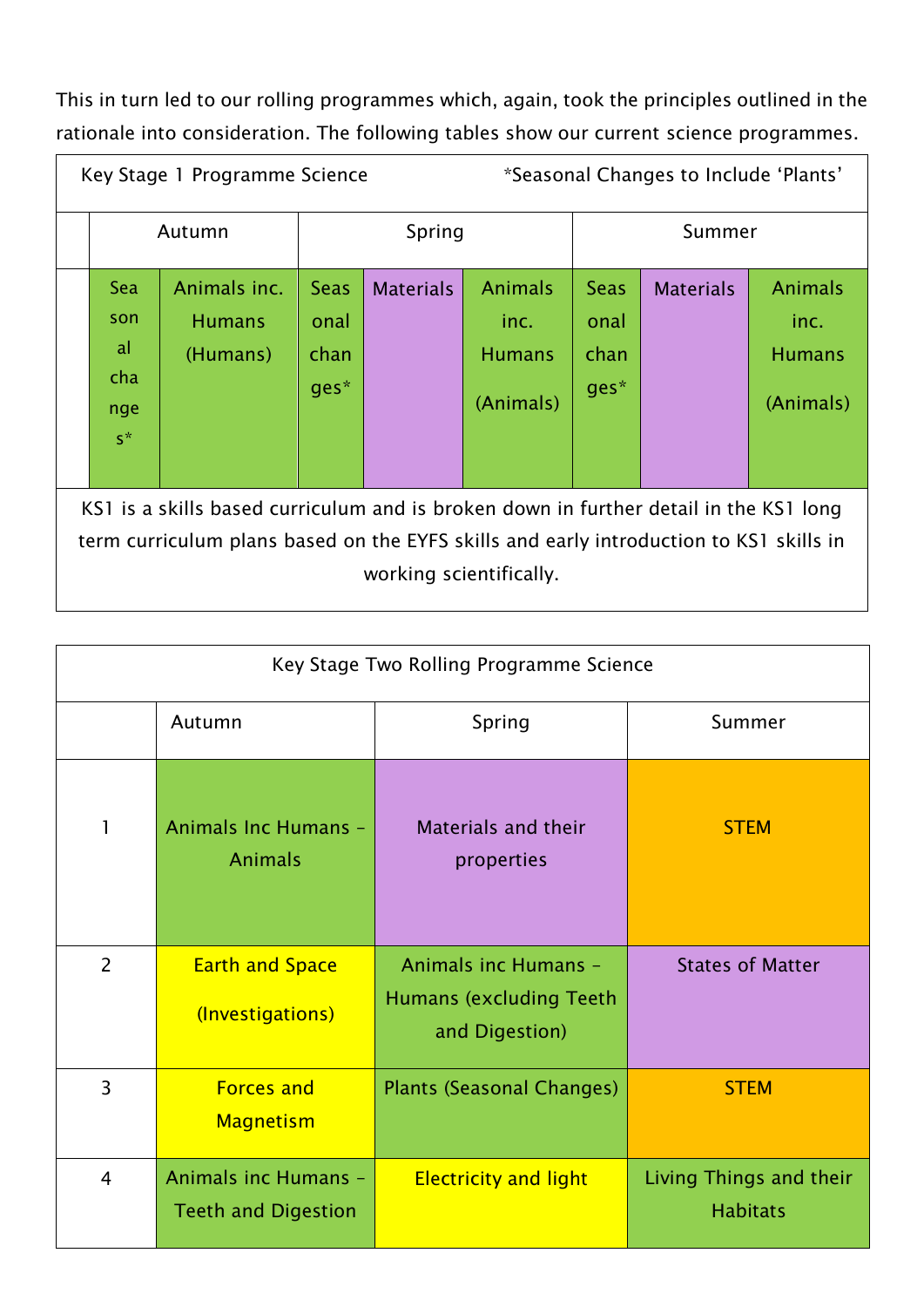| Key Stage Three Rolling Programme Science |                              |                                                                          |                                        |                                     |  |
|-------------------------------------------|------------------------------|--------------------------------------------------------------------------|----------------------------------------|-------------------------------------|--|
|                                           | Autumn                       | Spring                                                                   |                                        | Summer                              |  |
| 1                                         | <b>Electricity and Light</b> | <b>Materials</b>                                                         |                                        | <b>Animals inc Humans - Animals</b> |  |
| 2                                         | <b>Earth and Space</b>       | Animals inc Humans -<br><b>Humans</b><br>(including Teeth and Digestion) |                                        | <b>States of Matter</b>             |  |
| $\overline{3}$                            | <b>Forces and Magnetism</b>  | <b>Plants</b>                                                            | Evolution<br>and<br><b>Inheritance</b> | <b>STEM</b>                         |  |

Key Stage Four Programme Science

Pupils in KS4 work towards achieving a WJEC award or certificate in Science from the WJEC Science Today Entry Pathways Qualifications.

Award = 8 Credits - 6 Credits from Science, 2 required from linked studies

Certificate = 13 credits – 12 credits from Science, 1 required from linked studies

Pupils are assessed and units are selected to suit both their needs and level.

Units that may be selected:

- Introduction to Plant Care
- Introduction to Animal Care
- Science: Health and Safety
- Science and our Universe
- Science and the Human Body
- Variation and Adaptation
- Working with Electrical Circuits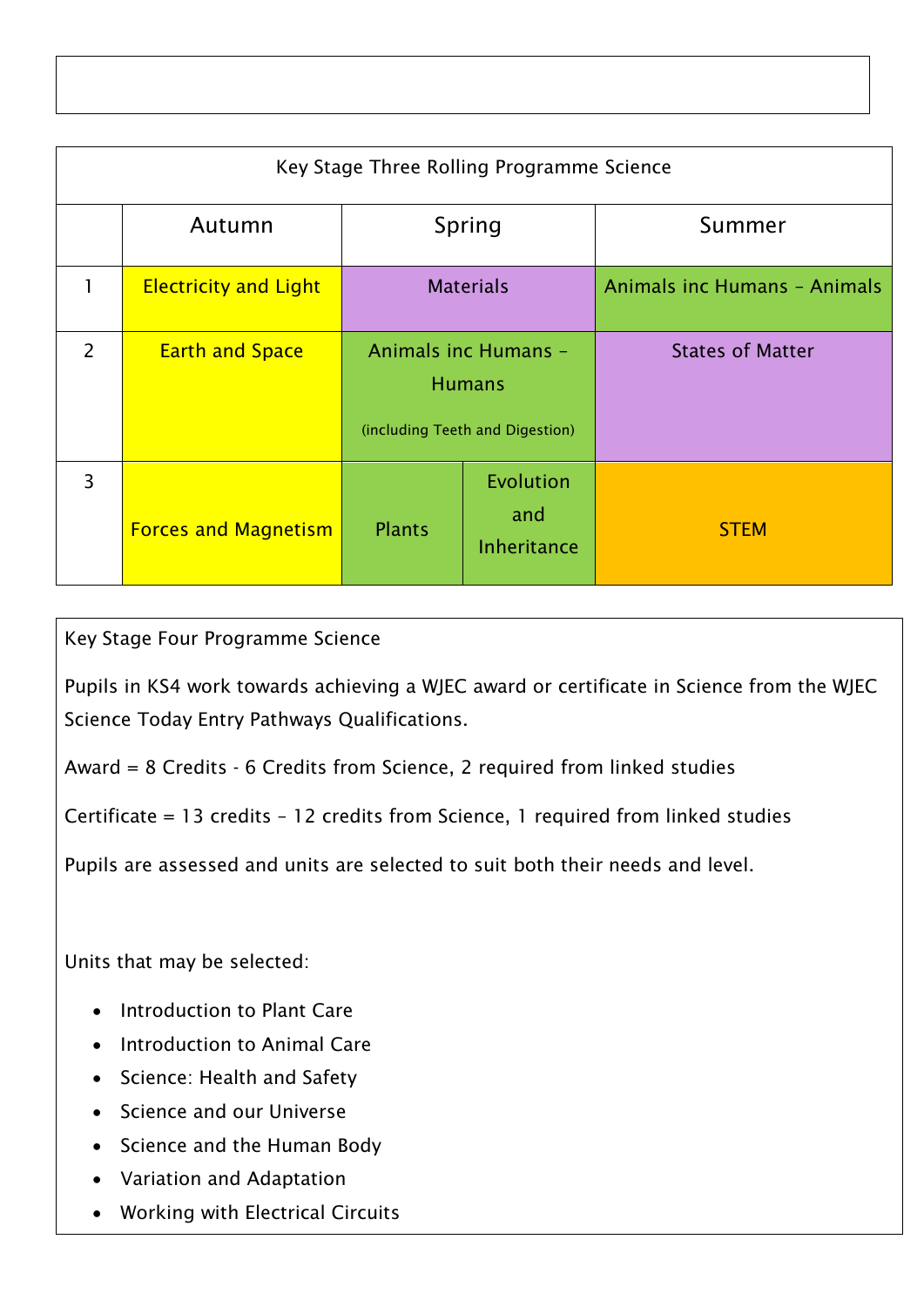- Energy in the Home and Workplace
- Renewable Energy

All of the above mentioned units can be delivered as an Entry Level 3 level option for higher ability pupils or as an Entry 2 Level option for middle ability pupils

Example of a rolling programme for accreditation in science for KS4 pupils of higher ability; Entry Level 3 Certificate in Science

|                | Autumn                                                 | Spring                                                             | Summer                             |
|----------------|--------------------------------------------------------|--------------------------------------------------------------------|------------------------------------|
|                | <b>Science and Our</b><br><b>Universe</b><br>3 credits | <b>Introduction to Animal</b><br>Care - Entry Level 3<br>3 credits | <b>STEM</b><br><b>Crest Awards</b> |
| $\overline{2}$ | Science: Health and<br><b>Safety</b><br>3 credits      | <b>Working with Electrical</b><br><b>Circuits</b><br>3 credits     | <b>STEM</b><br><b>Crest Awards</b> |
| $\overline{3}$ | <b>Variation</b> and<br>Adaptation<br>3 credits        | Science and the Human<br><b>Body</b><br>3 credits                  | <b>STEM</b><br><b>Crest Awards</b> |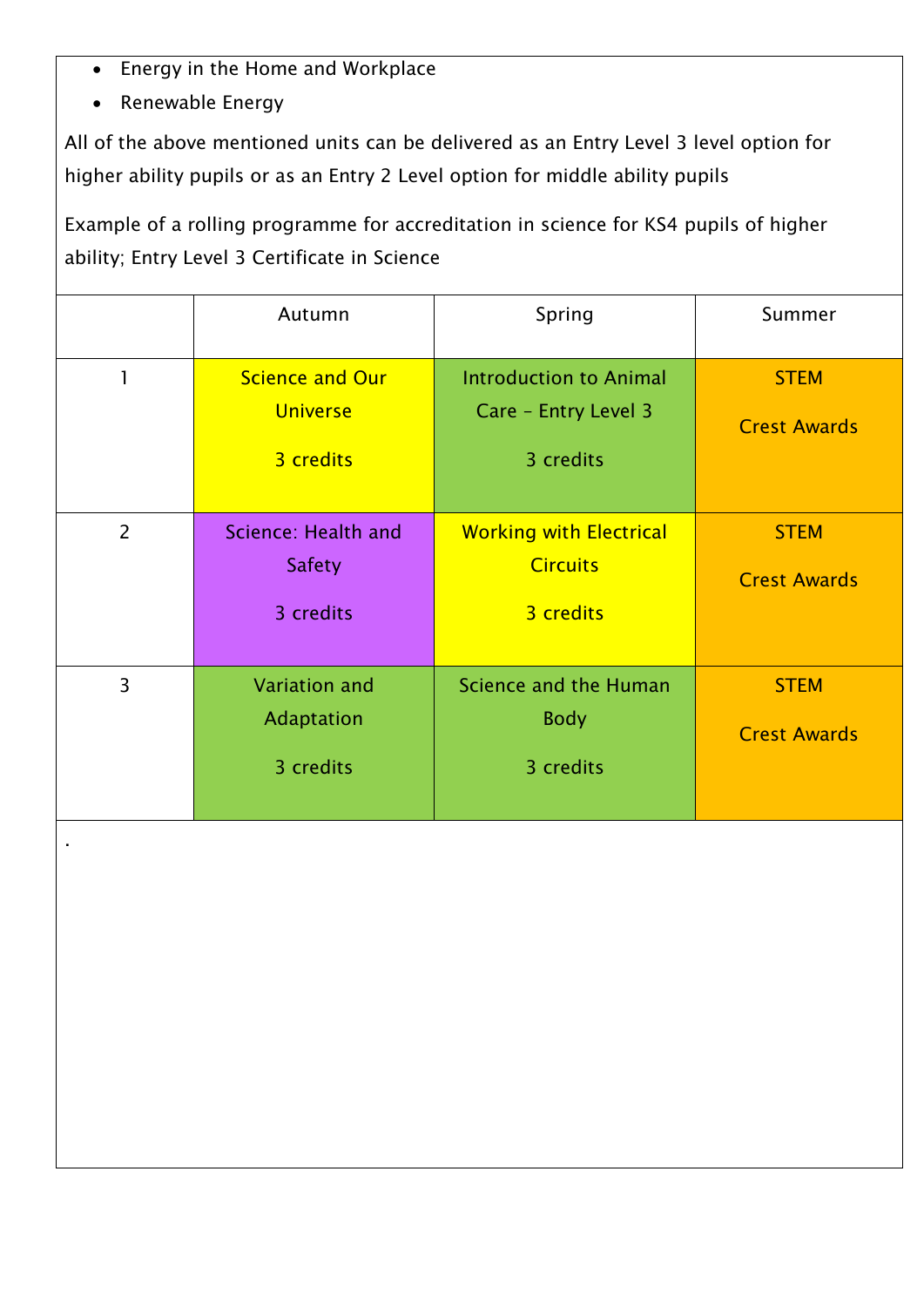| Example of a rolling programme for accreditation in science for KS4 pupils of middle<br>ability; Entry Level 2.Award in Science |                                                                    |                                                       |                                    |  |
|---------------------------------------------------------------------------------------------------------------------------------|--------------------------------------------------------------------|-------------------------------------------------------|------------------------------------|--|
|                                                                                                                                 | Autumn                                                             | Spring                                                | Summer                             |  |
| 1                                                                                                                               | <b>Introduction to Animal</b><br>Care - Entry Level 2<br>3 Credits | Looking after ourselves -<br>Food and Health          | <b>STEM</b><br><b>Crest Awards</b> |  |
| $\overline{2}$                                                                                                                  | Looking after ourselves<br>- Science skills for life-              | <b>Introduction to Plant Care</b><br>3 Credits        | <b>STEM</b><br><b>Crest Awards</b> |  |
| $\overline{3}$                                                                                                                  | <b>Energy in the Home and</b><br>Workplace<br>3 credits            | Looking after ourselves -<br><b>Health and Safety</b> | <b>STEM</b><br><b>Crest Awards</b> |  |
| In Year 11 Pupils will study 'Sex and Relationship Education when they have completed<br>accreditation.                         |                                                                    |                                                       |                                    |  |